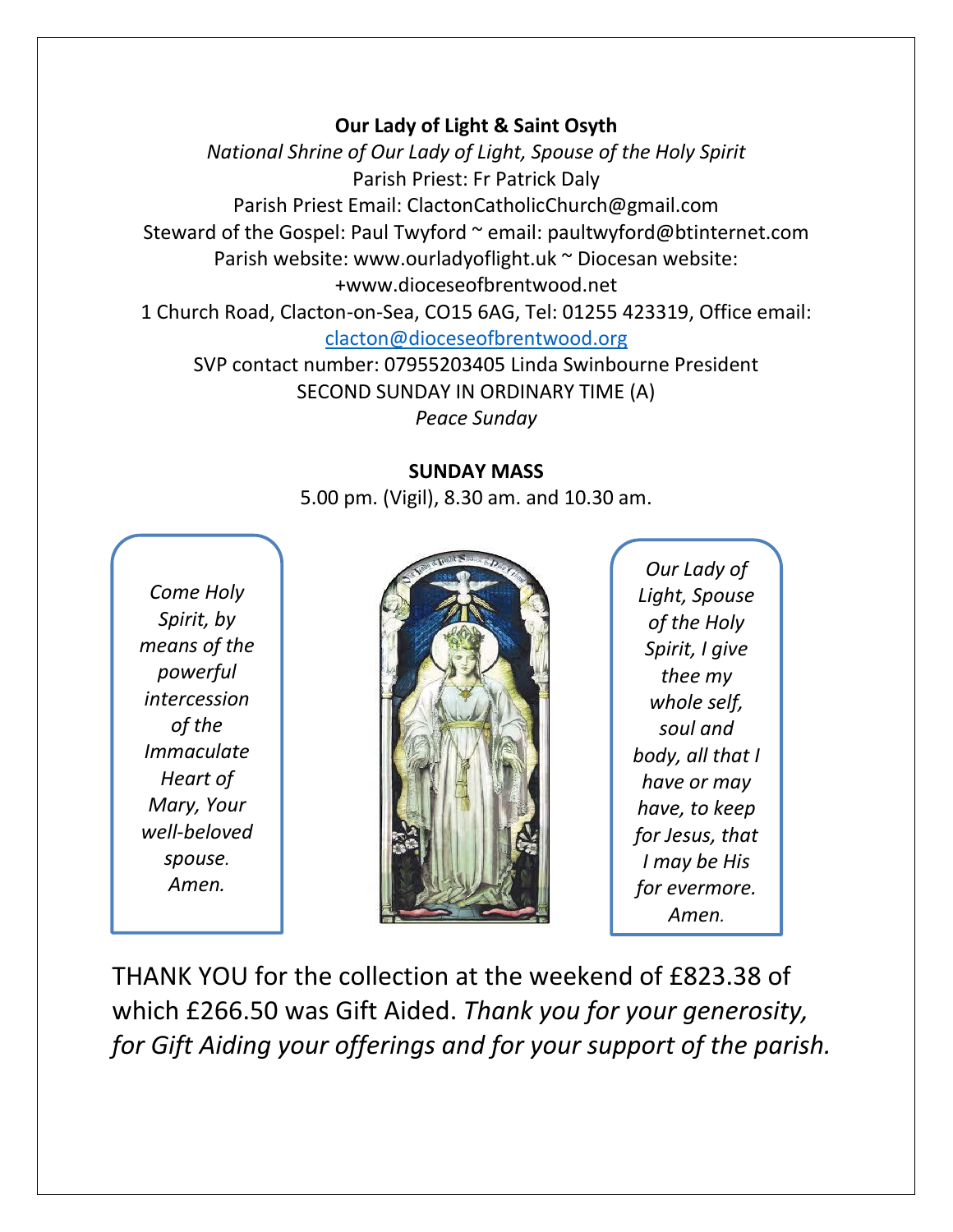COFFEE AFTER 8.30 and 10.30 Masses.

VOLUNTEERS PLEASE: To help with setting-up and serving coffees and teas after the 8.30 and 10.30 Masses.

THE SOCIETY FOR THE PROTECTION OF THE UNBORN: The second collection raised £493.10. Thank you for your generosity.

CONFIRMATION PROGRAMME: The Confirmation Candidates will be on retreat at Abbotswick with the Brentwood Catholic Youth Service during the weekend 25<sup>th</sup>/26<sup>th</sup> January.

| Saturday 18 <sup>th</sup> January | $9.45$ am.-              | <b>CONFESSIONS</b>                    |
|-----------------------------------|--------------------------|---------------------------------------|
|                                   | 10.40 am.                | Rosary & Adoration of the             |
|                                   |                          | <b>Blessed Sacrament.</b>             |
|                                   | 11.00 am.                | <b>MASS: Jenny Cotter RIP</b>         |
|                                   |                          | (Mary Pearce)                         |
| Saturday 18 <sup>th</sup> January | $4.00 \,\mathrm{pm}$ . - | <b>CONFESSIONS &amp; Adoration of</b> |
| (Vigil of The Second              | 4.40 pm.                 | the Blessed Sacrament.                |
| <b>Sunday in Ordinary</b>         | 5.00 pm.                 | <b>MASS: Lindsey Abbarchi</b>         |
| Time A)                           |                          | Intentions                            |
|                                   |                          | (Mary Pearce)                         |
| Sunday 19 <sup>th</sup> January   | 8.30 am.                 | MASS: The Abbarchi & Pinney           |
| The Second Sunday in              |                          | <b>Family Intentions</b>              |
| <b>Ordinary Time A</b>            |                          | (Lindsay Abbarchi)                    |
| <b>Peace Sunday</b>               |                          |                                       |

LOTTERY NUMBER: 26 – No winners.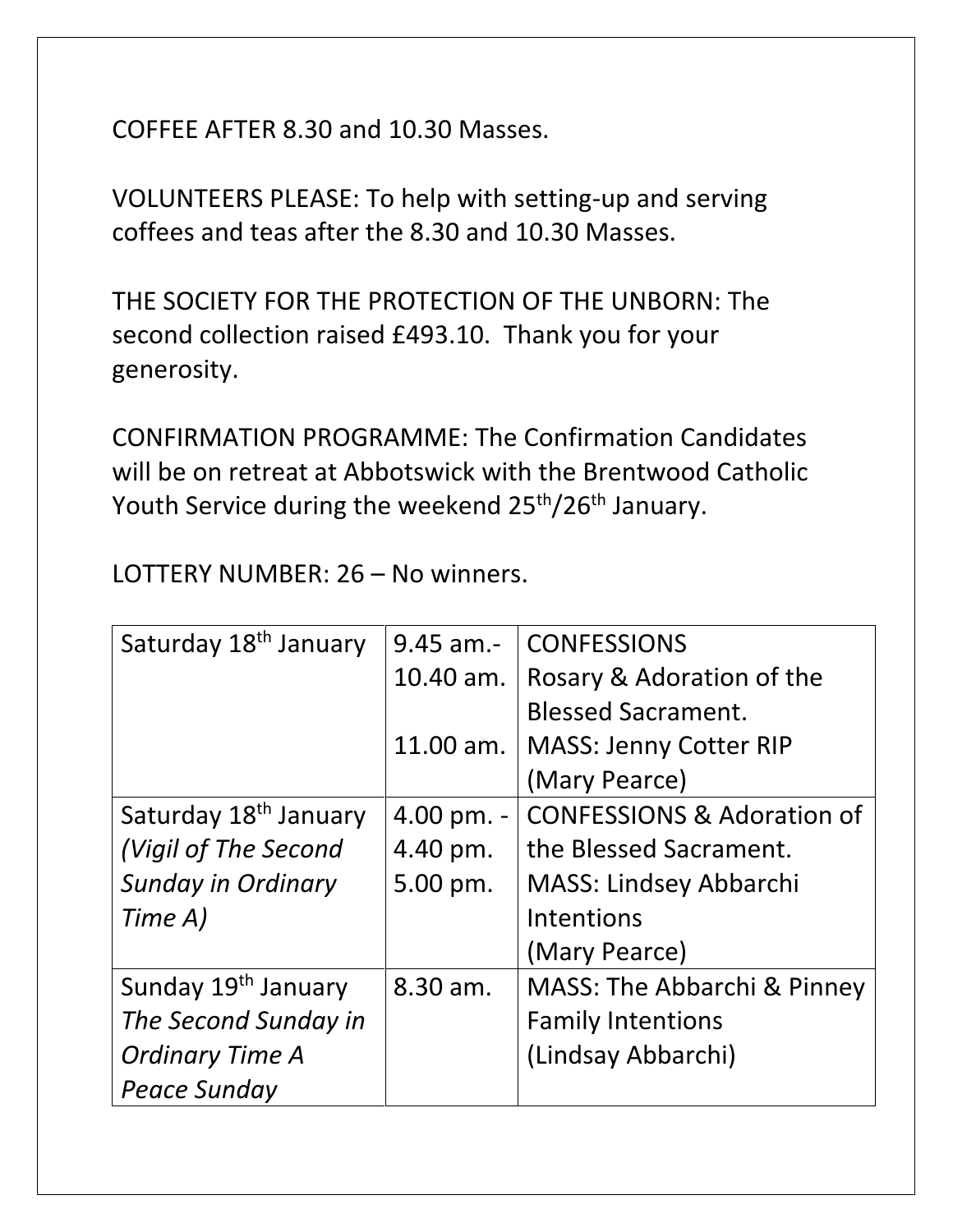|                                   | $10.30$ am. | <b>MASS: Matthew &amp; Elaine</b>   |
|-----------------------------------|-------------|-------------------------------------|
|                                   |             | <b>Todd &amp; Family Intentions</b> |
|                                   |             | (Lindsay Abbarchi)                  |
| Monday 20 <sup>th</sup> January   | 9.30 am.    | <b>MASS: Catherine Pearce</b>       |
|                                   |             | Intentions                          |
|                                   |             | (Mary Pearce)                       |
|                                   | 10.00 am.   | Novena to Our Lady,                 |
|                                   |             | <b>Adoration of the Blessed</b>     |
|                                   |             | Sacrament & Midday Prayer.          |
|                                   | 12.30       | <b>FUNERAL MASS: Guido Mario</b>    |
|                                   |             | Marino Belli Dec'd                  |
| Tuesday 21 <sup>st</sup> January  | 9.30 am.    | <b>MASS: Monica Craig</b>           |
| <b>Memorial of St Agnes,</b>      |             | Intentions                          |
| V, M.                             |             | (Mary Pearce)                       |
| Friday 24 <sup>th</sup> January   | 9.30 am     | <b>MASS: Mary Tomlin</b>            |
| <b>Memorial of St Francis</b>     |             | Intentions                          |
| de Sales, Bp, D.                  |             | (Mary Pearce)                       |
|                                   | 10.00 am    | Novena to Our Lady,                 |
|                                   |             | <b>Adoration of the Blessed</b>     |
|                                   |             | Sacrament & Midday Prayer.          |
|                                   | 11.00 am    | <b>FUNERAL SERVICE: Joseph</b>      |
|                                   |             | Alfred Lake Dec'd                   |
| Saturday 25 <sup>th</sup> January | 9.45 am.-   | <b>CONFESSIONS</b>                  |
| Feast of The                      | 10.40 am.   | Rosary & Adoration of the           |
| Conversion of St Paul,            |             | <b>Blessed Sacrament.</b>           |
| Ap.                               | 11.00 am.   | <b>MASS: Joseph Mugglestone</b>     |
|                                   |             | Intentions                          |
|                                   |             | (Mary Pearce).                      |